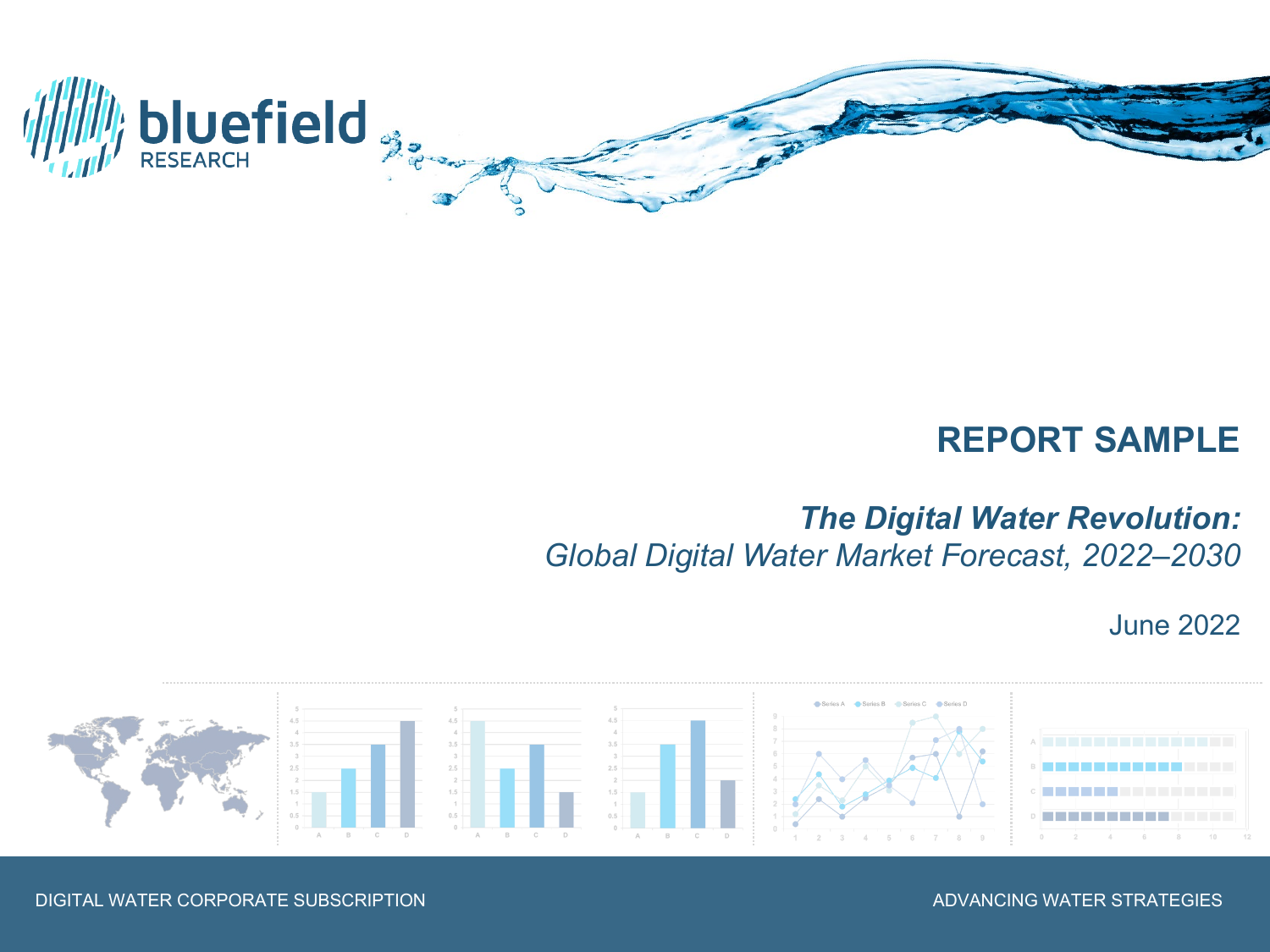# **Setting the Pace of Change – Global Digital Water Market Drivers & Inhibitors**

**Amid mounting economic, environmental, and regulatory pressures, digital technology enables utilities to monitor and manage assets and operations as never before, maximizing service quality, efficiency, and sustainability.**

**Digital Water Market Drivers & Inhibitors**



### **Demographic Shifts**

- Rapid urbanization in emerging markets spurs greenfield infrastructure buildout, creating leapfrogging opportunities
- Utility staffing shortages, high retirement rates drive demand for technology, but limit bandwidth for innovation



### **Climate & Environmental Risks**

- Climate change exacerbates key water sector challenges (drought / water scarcity, water quality issues, flooding)
- Growing awareness of climate risks spurs investment in sustainability, resilience for utility assets and operations



## **Financial Pressures**

- Water sector faces chronic underinvestment and artificially low rates, straining utility budgets / resources
- Water conservation / reuse, population declines in mature economies result in financial imbalances for utilities

## **Aging Infrastructure**

- Aging / deficient infrastructure results in major operational challenges (water loss, sewer overflows, quality issues)
- Growing maintenance / rehabilitation backlog creates demand for proactive, data-driven asset management

**Regulatory & Policy Drivers**

- Global utilities face mounting regulatory pressure to address perennial quality, reliability, affordability concerns
- Emerging challenges (PFAS, cybersecurity) evoke new regulatory responses, increasing utility risks / liabilities



## **Technology Change**

- Evolving tech landscape (AI, IoT, cloud, mobile) provides new data-driven solutions for key utility pain points
- Increasingly "on-demand" economy drives customer / stakeholder expectations for real-time data, services



Source: Bluefield Research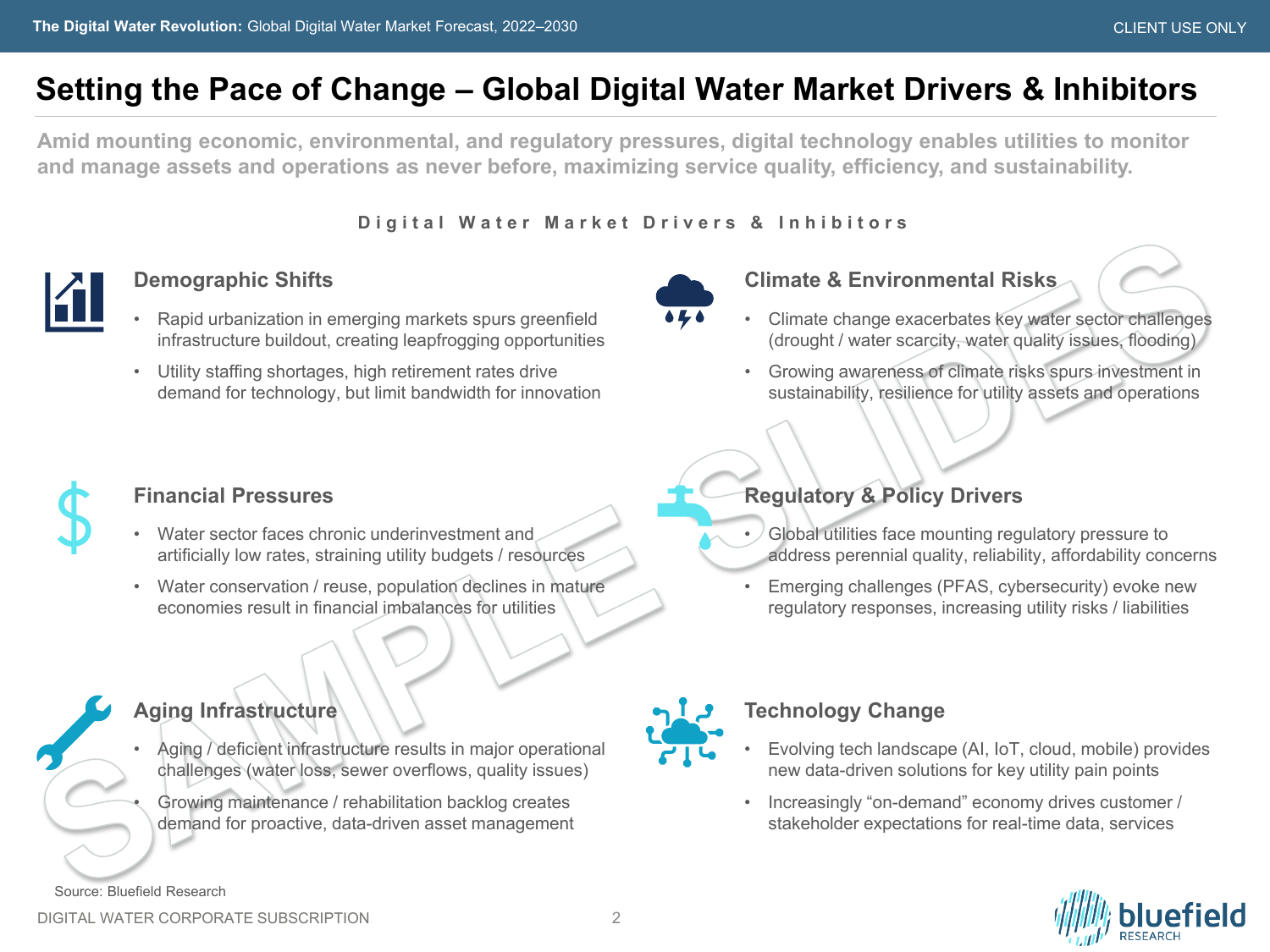# **Defining the Market – What is Digital Water?**

**Bluefield takes a broad view of the digital water market, covering the full ecosystem of technologies and services used by water, wastewater, and stormwater utilities to collect, transmit, manage, analyze, and use data.**

#### **Digital Water Forecast Scope**

- 34 common digital water product segments, including:
	- Established / mature water management technologies (e.g., SCADA, GIS, meters)
	- New applications of cutting-edge technology to the water market (e.g., AI, IoT, cloud computing)
- Four product types:
	- Hardware (meters, sensors, telemetry devices)
	- Software (on-premise and cloud platforms)
	- Services (installation / implementation services for digital water hardware and software)
	- Connectivity (telecommunication / data transmission services for connected hardware)
- Two types of expenditure:
	- CAPEX (upfront capital investments in hardware, perpetual software licenses, installation services)
	- OPEX (recurring annual operating expenses for software support, SaaS licenses, connectivity)

#### **Included in Forecast Not Included in Forecast**

- Digital technology expenditure by third-party industry) consultants for services provided to utilities:
	- Water infrastructure design and engineering software purchased by engineering firms
	- CCTV inspection equipment purchased by thirdparty CCTV service providers
- Spend on digital technologies for water, wastewater, and stormwater management outside the utility sector:
	- Domestic / "smart home" technology
	- Commercial / "smart building" technology
	- Agricultural / "smart irrigation" technology
- Investment in digital solutions at industrial treatment facilities (e.g., food & beverage plants, data centers):
	- SCADA systems
	- Water and wastewater flow / quality monitoring equipment
	- Plant optimization platforms



DIGITAL WATER CORPORATE SUBSCRIPTION

Source: Bluefield Research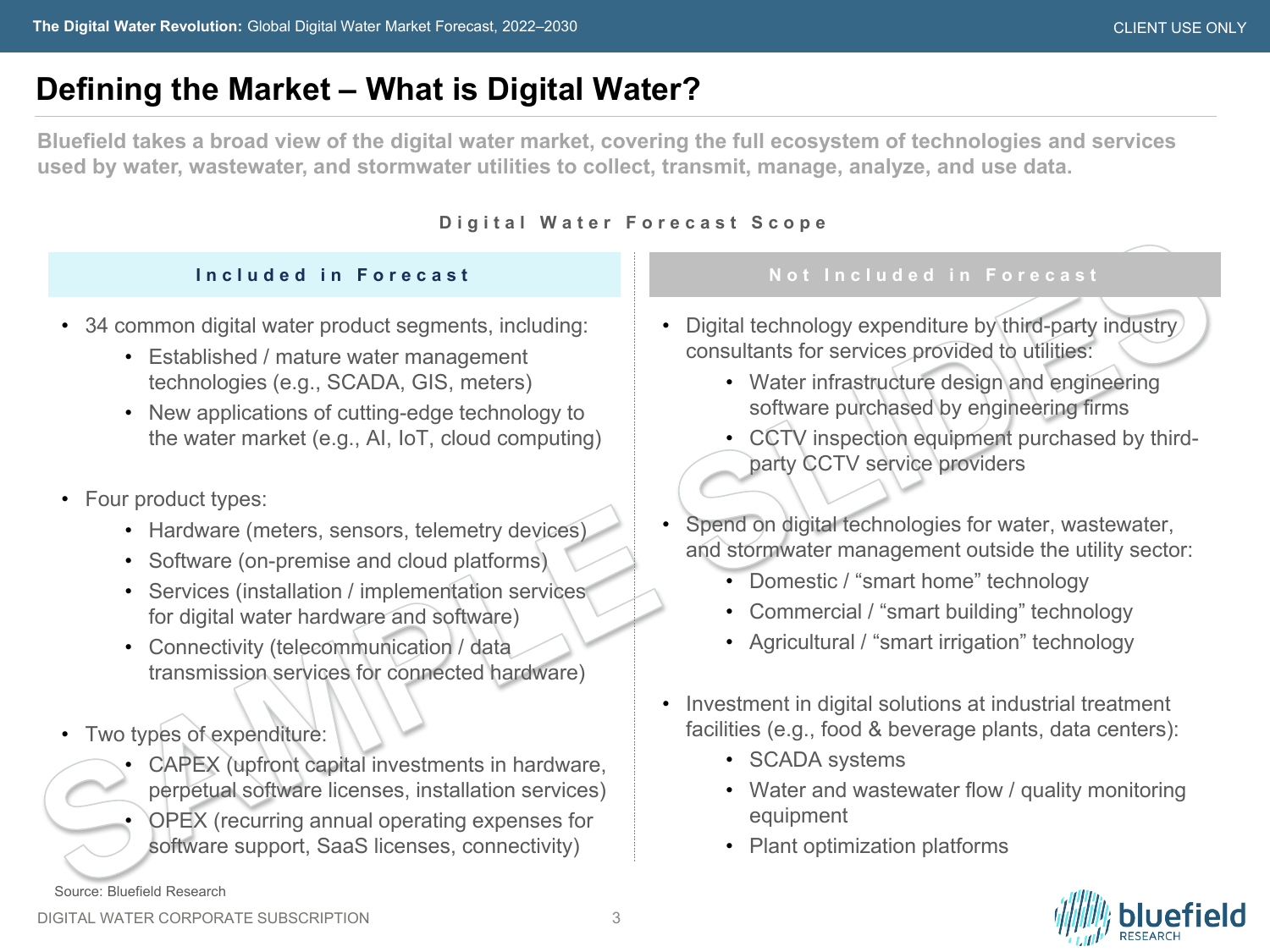efield

## **Navigating a Fragmented Landscape – Global Water Market Structure**

**Market attractiveness, sophistication of utility procurement often hinge on system size distribution – most markets of interest host a tiered set of utilities offering diverse supply opportunities but divergent digital maturity levels.**



**Global Water Market Structure by Country**

Source: Bluefield Research

DIGITAL WATER CORPORATE SUBSCRIPTION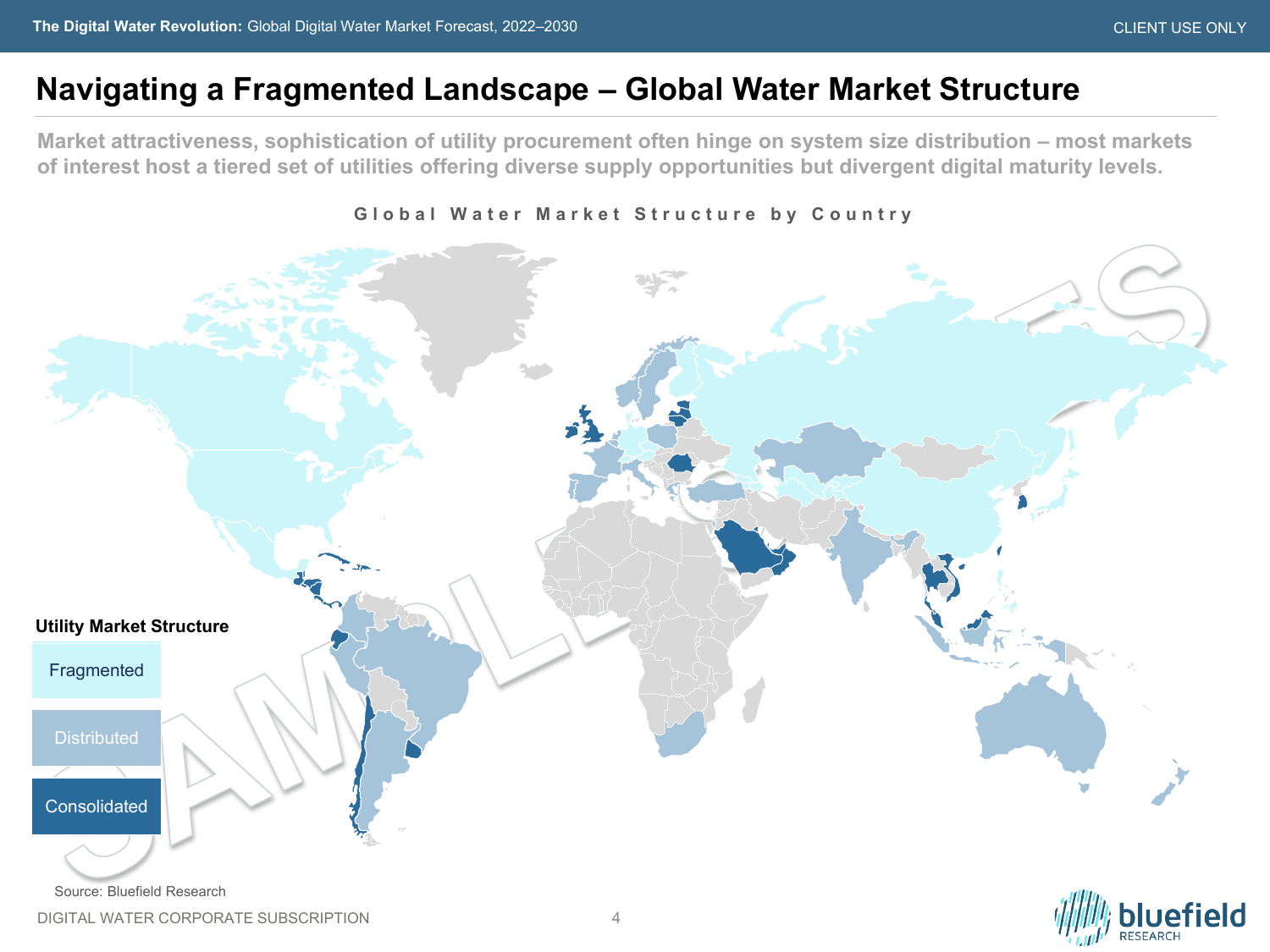# **Segmenting the Ecosystem – Digital Water Market Taxonomy**

**Bluefield provides in-depth forecasts for 34 digital water technology segments across four key product categories.**

| <b>Product Category</b>                             | <b>Technology Segments</b>                                                                                                                                                                                                                          |                                                                                                                                                                                                                                                             |
|-----------------------------------------------------|-----------------------------------------------------------------------------------------------------------------------------------------------------------------------------------------------------------------------------------------------------|-------------------------------------------------------------------------------------------------------------------------------------------------------------------------------------------------------------------------------------------------------------|
| <b>Metering &amp; Customer</b><br><b>Management</b> | <b>Mechanical Meters</b><br>$\bullet$<br><b>Static Meters</b><br>$\bullet$<br>Automatic Meter Reading (AMR)<br>$\bullet$<br>Advanced Metering Infrastructure (AMI)<br>$\bullet$                                                                     | Meter Data Management (MDM)<br>$\bullet$<br>Utility Billing / Customer Information System (CIS)<br><b>Customer Engagement</b>                                                                                                                               |
| <b>Work &amp; Asset Management</b>                  | <b>Computerized Maintenance Management System</b><br>$\bullet$<br>(CMMS)<br>Enterprise Asset Management (EAM)<br>$\bullet$<br>Geographic Information System (GIS)<br>$\bullet$<br>Network Modeling<br>$\bullet$<br><b>Plant Design</b><br>$\bullet$ | <b>Pipeline Condition Assessment Service</b><br>$\bullet$<br><b>CCTV</b> Inspection<br>$\bullet$<br><b>Plant Asset Monitoring</b><br><b>Pump Asset Monitoring</b><br><b>Asset Failure Analysis</b><br>Asset Investment Planning (AIP)                       |
| <b>Network &amp; Plant</b><br><b>Management</b>     | Plant SCADA<br>$\bullet$<br>Remote SCADA<br>$\bullet$<br>Plant RTUs<br><b>Remote RTUs</b><br>Dataloggers<br><b>Fixed Leak Detection</b><br><b>Leak Detection Service</b>                                                                            | <b>Flow Monitors</b><br>$\bullet$<br><b>Quality Monitors</b><br><b>Level Monitors</b><br>$\bullet$<br><b>Pressure Monitors</b><br>Network Operations Management / Decision Support<br>$\bullet$<br><b>Network Optimization</b><br><b>Plant Optimization</b> |
| <b>Information Management</b>                       | Data Management & Integration<br>$\bullet$                                                                                                                                                                                                          | <b>Compliance Management</b>                                                                                                                                                                                                                                |

Source: Bluefield Research

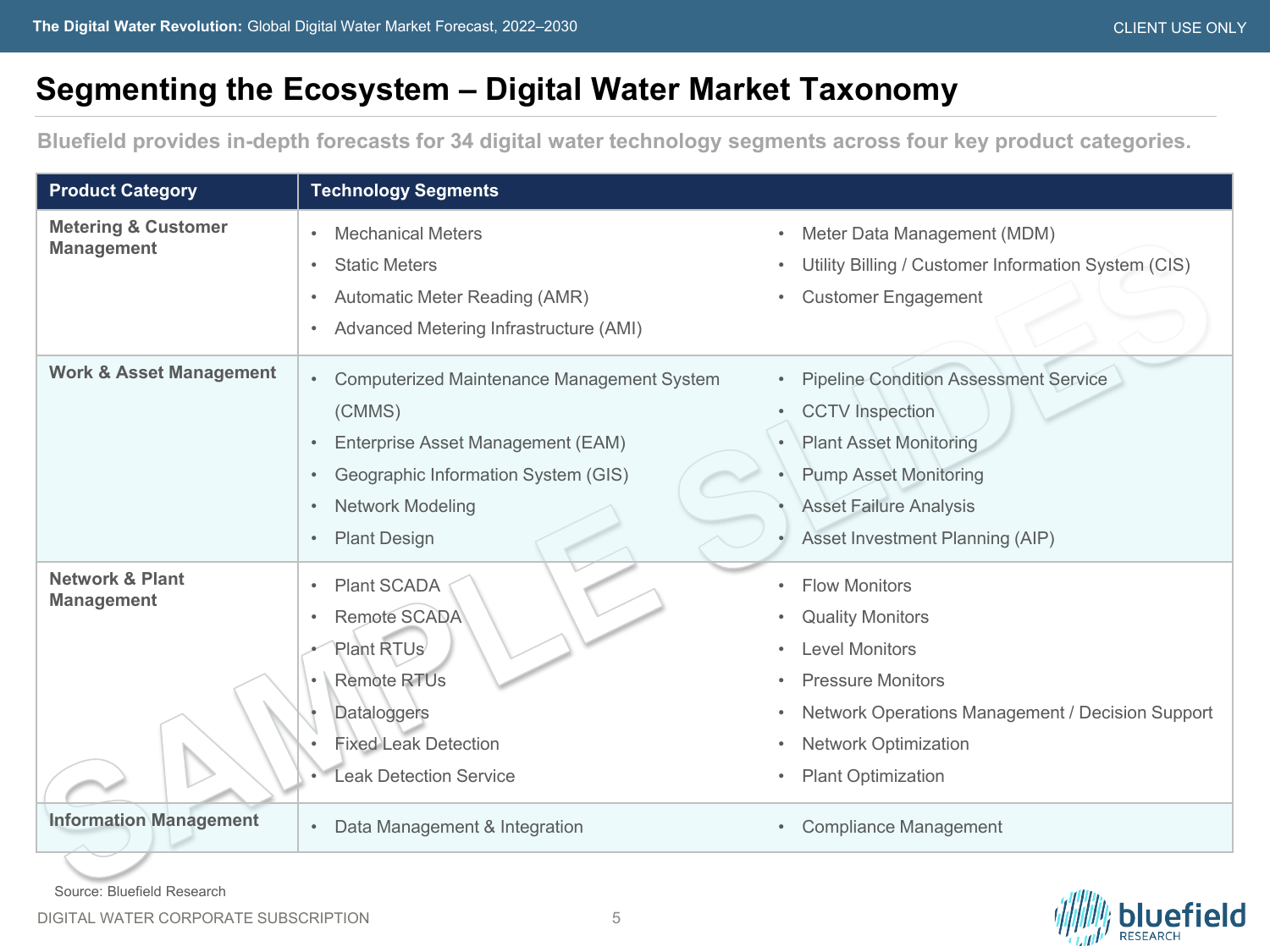## **Pockets of Opportunity – Digital Water Spend for Top 45 Global Markets**

**Digital water spend in the 45 key markets covered in Bluefield's forecast is expected to grow at an X% CAGR from US\$X billion in 2021 to US\$X billion in 2030, for a cumulative 10-year total of US\$337.9 billion.**



#### **Global Digital Water Forecast by Region & Solution Category, 2021 – 2030**

DIGITAL WATER CORPORATE SUBSCRIPTION